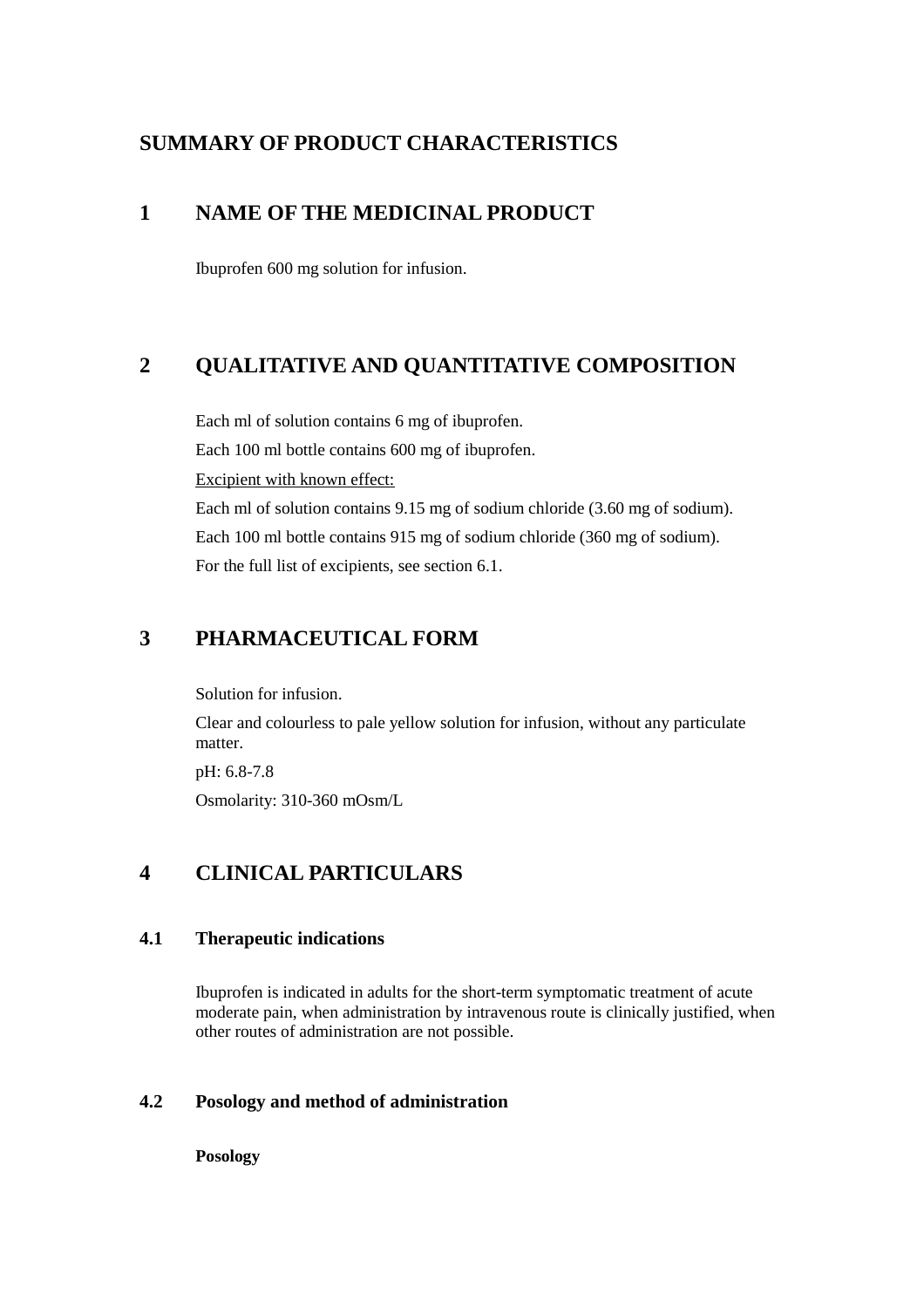Undesirable effects may be minimised by using the lowest effective dose for the shortest duration necessary to control symptoms (see section 4.4).

Use should be limited to situations where oral administration is inappropiate. Patients must switch to oral treatment as soon as this is possible.

This medicinal product is indicated for short-term acute treatment only and should not be used for more than 3 days.

Adequate hydration of the patient should be maintained to minimize the risk of possible adverse reactions at renal level.

## **Adults**

One dose of 600 mg. If clinically justified, another 600 mg dose can be administered after 6 to 8 hours depending on the intensity of the condition and response to treatment. The maximum total daily dose is 1200 mg.

## **Elderly patients**

Like with all non-steroidal anti-inflammatory drugs (NSAIDs), precautions should be taken when treating elderly patients, as they are generally more prone to adverse effects (see section 4.4 and 4.8), and are more likely to have renal, hepatic and cardiovascular dysfunction, and to be using concomitant medications. Specifically, it is recommended to administer the lowest effective dose for the shortest duration necessary to control symptoms for this population. Treatment should be reviewed at regular intervals and discontinued if no benefit is seen or intolerance occurs.

#### **Renal insufficiency**

Precautions should be taken when NSAIDs are used in patients with renal insufficiency. In patients with mild or moderate renal impairment the initial dose should be reduced and be kept as low as possible for the shortest duration necessary to control symptoms and renal function monitored. This medicinal product is contraindicated in patients with severe renal insufficiency (see section 4.3).

## **Hepatic insufficiency**

Precautions should be taken when NSAIDs are used in this population although differences in the pharmacokinetic profile have not been observed. Patients with mild or moderate hepatic insufficiency should start the treatment with reduced doses, the dose should be kept as low as possible for the shortest duration necessary and they should be carefully monitored. This medicinal product is contraindicated in patients with severe hepatic insufficiency (see section 4.3).

#### **Paediatric population**

This medicinal product should not be used in children and adolescents. The use of Ibuprofen has not been studied in children and adolescents. Therefore, the safety and efficacy have not been established.

## **Method of administration:**

For intravenous use. Ibuprofen should only be administered by qualified healthcare professionals in an environment where appropriate equipment is available (during treatment).

The solution should be administered as an intravenous infusion over 30 minutes.

## **4.3 Contraindications**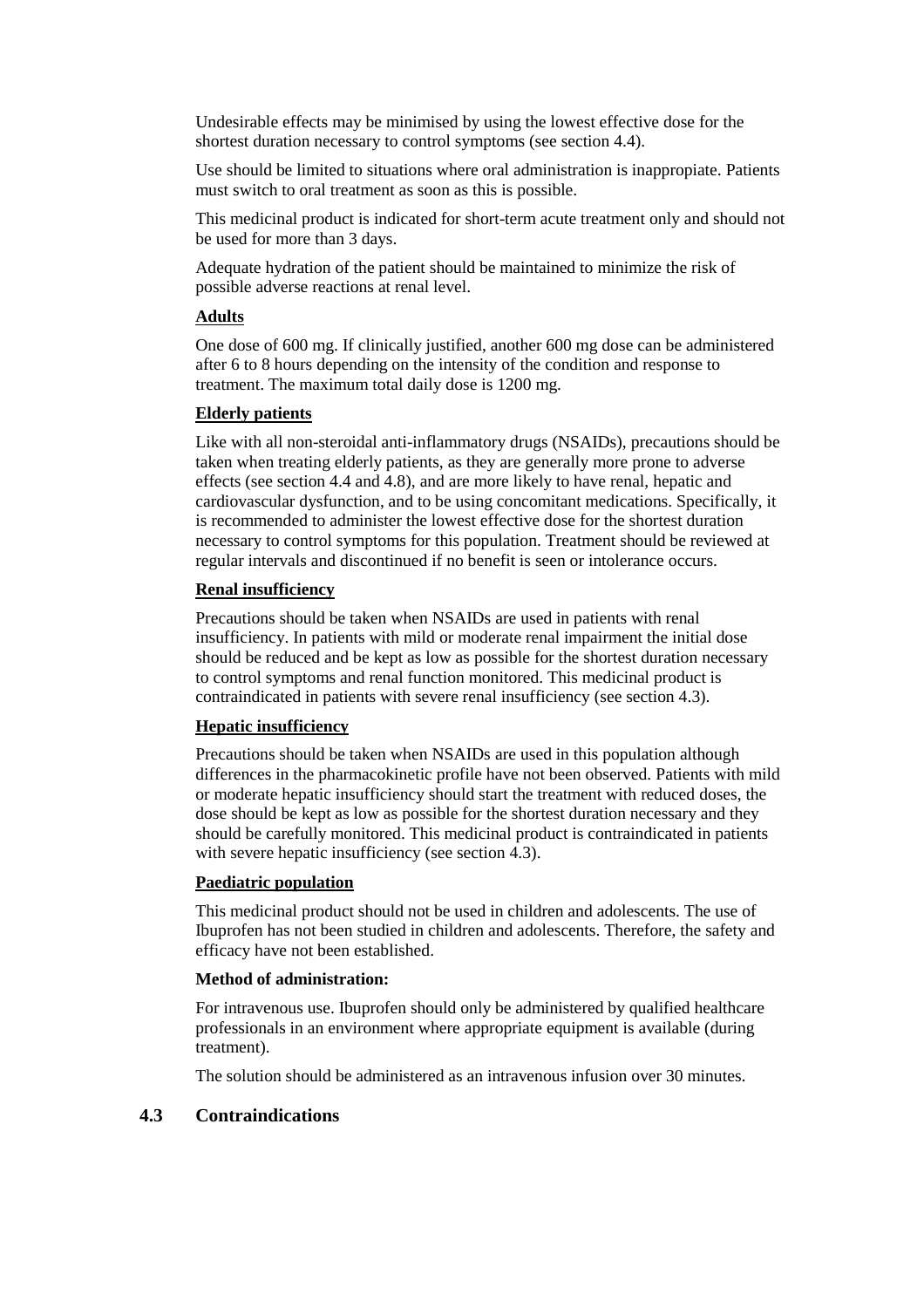- Hypersensitivity to the active substance, to other NSAIDs or to any of the excipients listed in section 6.1;
- A history of bronchospasm, asthma, rhinitis, angioedema or urticaria associated with taking acetylsalicylic acid (ASA) or other non-steroidal anti-inflammatory drugs (NSAIDs);
- Conditions involving an increased tendency or active bleeding such as thrombocytopenia;
- Active, or history of recurrent peptic ulcer/haemorrhage (two or more distinct episodes of proven ulceration or bleeding);
- History of gastrointestinal bleeding or perforation, related to previous NSAIDs therapy;
- Cerebrovascular or other active bleeding;
- Severe hepatic or renal insufficiency;
- Severe heart failure (NYHA Class IV);
- Severe dehydration (caused by vomiting, diarrhoea or insufficient fluid intake);
- Pregnancy, in the last trimester (see section 4.6).

## **4.4 Special warnings and precautions for use**

Undesirable effects may be minimised by using the lowest effective dose for the shortest possible time necessary to control symptoms (see section 4.8).

Concomitant use of Ibuprofen with NSAIDs, including cyclooxygenase-2 selective inhibitors (Coxib), should be avoided.

The frequency of the adverse reactions to NSAIDs is increased in elderly patients, especially gastrointestinal bleeding and perforation, which may be fatal (see section 4.8).

#### *Gastrointestinal risks:*

GI bleeding, ulceration or perforation, which can be fatal, have been reported during treatment with all NSAIDs with or without warning symptoms or a previous history of serious GI events.

The risk of GI bleeding, ulceration or perforation is higher with increasing NSAID doses in patients with a history of ulcer, particularly if complicated with haemorrhage or perforation (see section 4.3), and in the elderly. These patients should commence treatment on the lowest dose available. Combination therapy with protective agents (e.g. misoprostol or proton pump inhibitors) should be considered for these patients, and also for patients requiring concomitant low dose acetylsalicylic acid (ASA), or other drugs likely to increase the gastrointestinal risk (see below and section 4.5).

Patients with a history of GI toxicity, particularly in the elderly, should report any unusual abdominal symptoms (especially GI bleeding) particularly in the initial stages of treatment.

Caution should be advised in patients receiving concomitant medications, which could increase the risk of ulceration or bleeding, such as oral corticosteroids,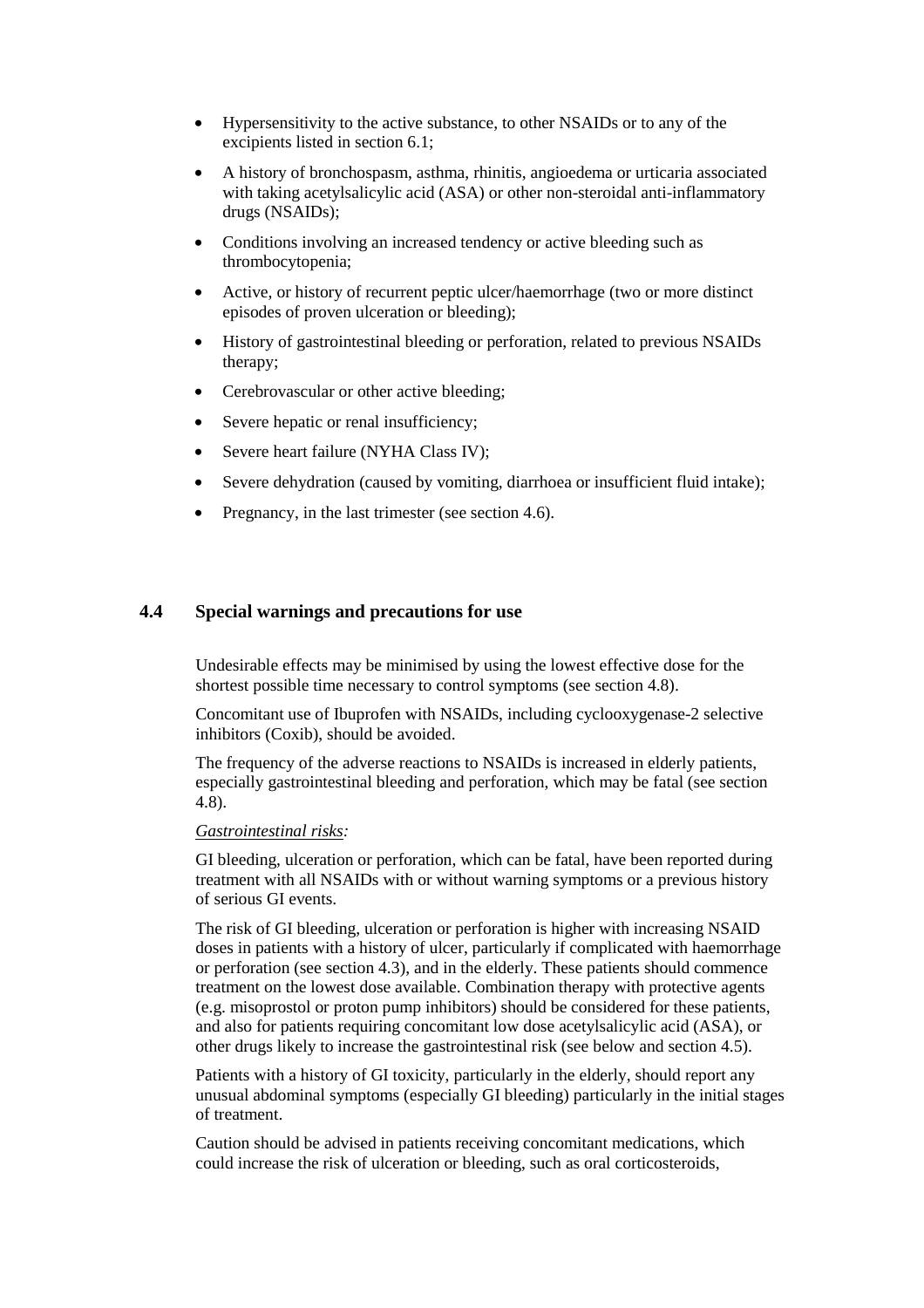anticoagulants such as warfarin, selective serotonin-reuptake inhibitors or antiplatelet agents such as acetylsalicylic acid (ASA) (see section 4.5).

When GI bleeding or ulceration occurs in patients receiving Ibuprofen, treatment should be withdrawn (see section 4.3).

NSAIDs should be given with care to patients with a history of gastrointestinal disease (ulcerative colitis, Crohn's disease) as these conditions may be exacerbated (see section 4.8).

#### *Cardiovascular and cerebrovascular effects:*

Clinical studies suggest that use of ibuprofen, particularly at a high dose (2400 mg/day) may be associated with a small increased risk of arterial thrombotic events (for example myocardial infarction or stroke). Overall, epidemiological studies do not suggest that low dose ibuprofen (e.g.  $\leq 1200$  mg/day) is associated with an increased risk of arterial thrombotic events.

Patients with uncontrolled hypertension, congestive heart failure (NYHA II-III), established ischaemic heart disease, peripheral arterial disease, and/or cerebrovascular disease should only be treated with ibuprofen after careful consideration and high doses (2400 mg/day) should be avoided.

Careful consideration should also be exercised before initiating long-term treatment of patients with risk factors for cardiovascular events (e.g. hypertension, hyperlipidaemia, diabetes mellitus, smoking), particularly if high doses of ibuprofen (2400 mg/day) are required.

#### *Severe skin reactions:*

Serious skin reactions, some of them fatal, including exfoliative dermatitis, Stevens-Johnson syndrome, and toxic epidermal necrolysis have been reported very rarely in association with the use of NSAIDs (see section 4.8). Patients appear to be at highest risk for these reactions early in the course of therapy, the onset of the reaction occurring in the majority of cases within the first month of treatment. Acute generalised exanthematous pustulosis (AGEP) has been reported in relation to ibuprofen-containing products. Ibuprofen should be discontinued, at the first appearance of signs and symptoms of severe skin reactions, such as skin rash, mucosal lesions, or any other sign of hypersensitivity.

## *Hepatic or renal insufficiency*:

Ibuprofen should be used with caution in patients with a history of liver or kidney disease and especially during simultaneous treatment with diuretics, as the inhibition of prostaglandins can cause fluid retention and renal function impairment. Ibuprofen should be administered in these patients, at the lowest dose possible, and patient´s renal function should be regularly monitored.

In case of dehydration, ensure sufficient fluid intake. Use special caution in dehydrated patients, for example due to diarrhoea, such as dehydration could be a trigger factor for the development of kidney failure.

Regular use of analgesics, especially when combining of different analgesic substances, can lead to kidney damage with the risk of renal insufficiency (analgesic nephropathy). This risk is higher in the elderly and patients with renal insufficiency, heart failure, liver dysfunction, those taking diuretics or ACE inhibitors. After discontinuing NSAID therapy, patient´s pre-treatment condition is usually restored.

As with other NSAIDs, ibuprofen can cause mild transient increases in some liver function parameters as well as significant increases in transaminases. If there is a significant increase in these parameters, treatment should be discontinued (see section 4.3).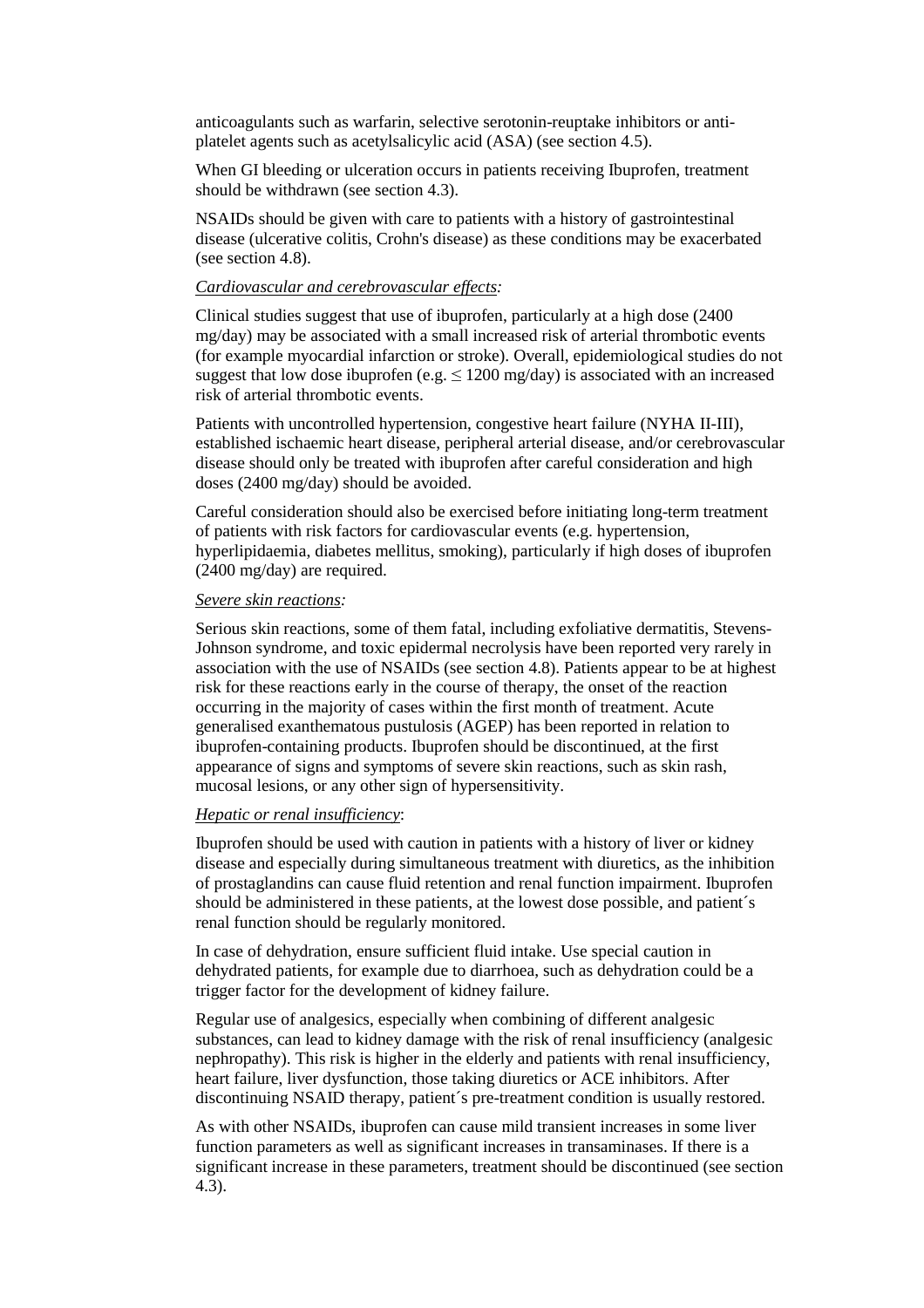## *Anaphylactoid Reactions*

As standard practice during intravenous infusion, close patient monitoring is recommended, especially at the beginning of the infusion to detect any anaphylactic reaction caused by the active substance or the excipients.

Severe acute hypersensitivity reactions (e.g. anaphylactic shock) are very rarely observed. At the first signs of a hypersensitivity reaction following the administration of Ibuprofen, therapy must be stopped and symptomatic treatment must be established. Medically required measures, in line with the symptoms, must be initiated by specialist personnel.

#### *Respiratory disorders:*

Caution is required if this medicinal product is administered to patients suffering from, or with a previous history of, bronchial asthma, chronic rhinitis or allergic diseases since NSAIDs have been reported to cause bronchospasm, urticaria or angioedema in such patients.

## *Hematological Effects:*

Ibuprofen may temporarily inhibit the blood-platelet function (thrombocyte aggregation), increasing bleeding times and the risk of haemorrhage.

Ibuprofen should only be used with particular caution in patients receiving ASA to inhibit platelet aggregation (see sections 4.5 and 5.1).

Patients with coagulation disorders or those undergoing surgery should therefore be monitored. Special medical vigilance is required for use in patients immediately after undergoing major surgery.

During prolonged ibuprofen administration, regular checking of liver values, kidney function, and blood counts is required.

Ibuprofen should be used only after strict assessment of the benefit / risk in patients with congenital disorder of porphyrin metabolism (e.g. acute intermitent porphyria).

Through concomitant consumption of alcohol, active substance-related undesirable effects, particularly those that concern the gastrointestinal tract or the central nervous system, may be increased on use of NSAIDs.

Caution is required in patients with certain conditions, which may be made worse:

- In patients who react allergically to other substances, as an increased risk of hypersensitivity reactions occurring also exists for them on use of this medicinal product.
- In patients who suffer from hay fever, nasal polyps or chronic obstructive respiratory disorders, as an increased risk exists for them of allergic reaction occurring. These may present as asthma attacks (so-called analgesic asthma), Quincke´s oedema or urticaria.

## *Aseptic Meningitis*

Some cases of aseptic meningitis have been reported with the use of ibuprofen in patients with systemic lupus erythematosus (SLE). Although it is more likely to occur in patients with SLE and related connective tissue diseases, it has also been reported in some patients who do not have any underlying chronic disease. This therefore, should be taken into account when administering this treatment (see section 4.8).

#### *Ophthalmological Effects:*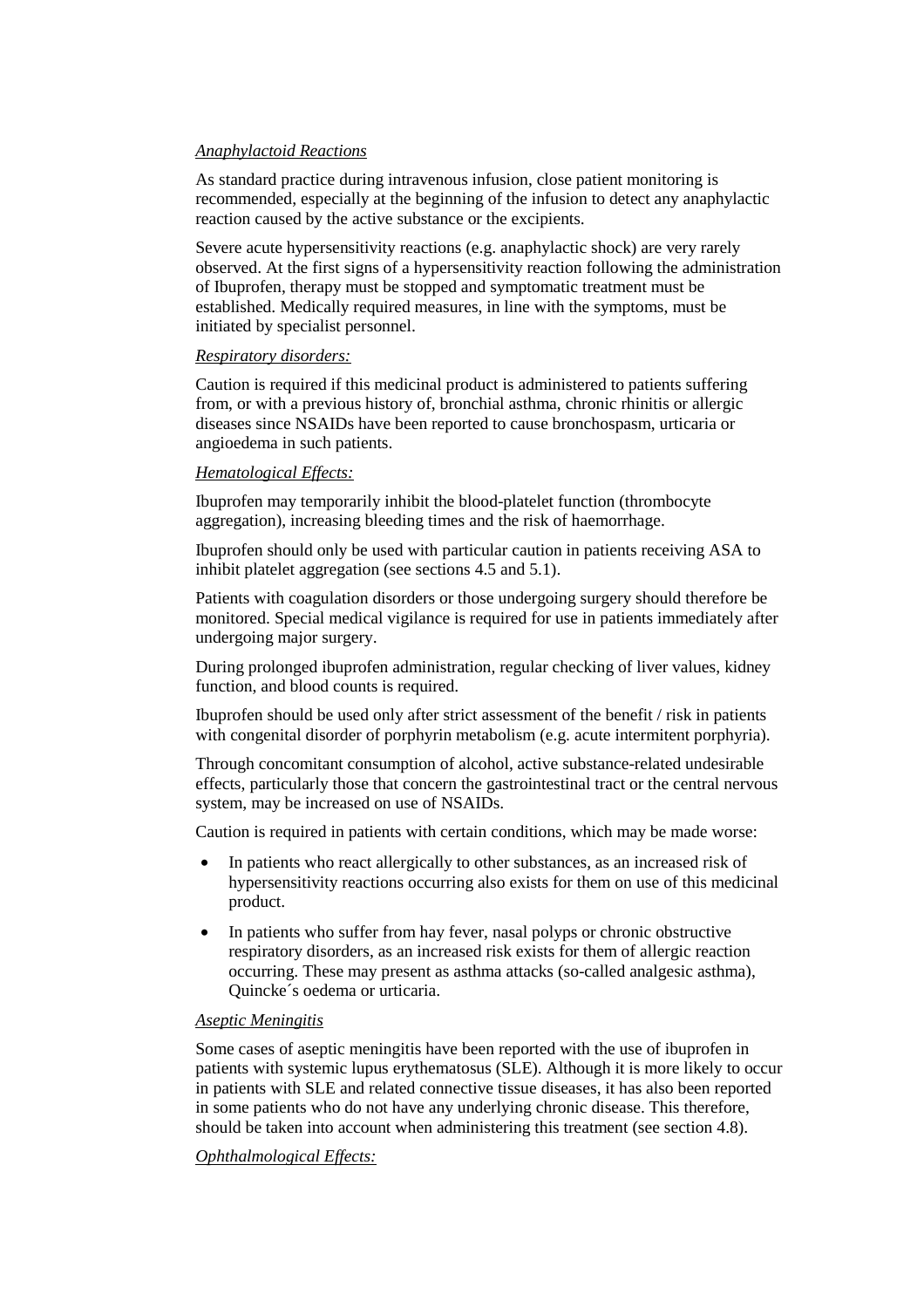Blurred or diminished vision, scotomata, and changes in color vision have been reported with oral ibuprofen. Discontinue ibuprofen if the patient develops such complaints, and refer the patient for an ophthalmologic examination that includes central visual fields and color vision testing.

#### *Others*

Prolonged use of painkillers may cause headache that must not be treated with increased doses of the medicinal product.

Exceptionally, varicella can cause serious cutaneous and soft tissues infectious complications. To date, the contributing role of NSAIDs in the worsening of these infections cannot be ruled out. Thus, it is advisable to avoid use of Ibuprofen in case of varicella.

NSAIDs can mask the symptoms of concurrent infections.

Interference with laboratory tests:

- bleeding time (may be extended for 1 day after discontinuation of therapy)
- blood glucose concentration (may decrease)
- creatinine clearance (may decrease)
- haematocrit or haemoglobin (may decrease)
- blood urea nitrogen and serum creatinine and potassium concentrations (may increase)
- with liver function tests: increased transaminases values

#### **Precautions regarding excipients:**

This medicinal product contains 360 mg sodium per bottle, equivalent to 18.0 % of the WHO recommended maximum daily intake of 2 g sodium for an adult.

# **4.5 Interaction with other medicinal products and other forms of interaction**

## *Other NSAIDs, including COX-2 inhibitoris and salicylates:*

As a result of synergist effects, the concurrent administration use of two or more NSAIDs may increase the risk of gastrointestinal ulcers and bleeding. Coadministration of ibuprofen with other NSAIDs should therefore be avoided (see section 4.4).

Concomitant administration of ibuprofen and acetylsalicylic acid is not generally recommended because of the potential of increased adverse effects.

Experimental data suggest that ibuprofen may competitively inhibit the effect of low dose acetylsalicylic acid on platelet aggregation when they are dosed concomitantly. Although there are uncertainties regarding extrapolation of these data to the clinical situation, the possibility that regular, long-term use of ibuprofen may reduce the cardioprotective effect of low-dose acetylsalicylic acid cannot be excluded. No clinically relevant effect is considered to be likely for occasional ibuprofen use (see section 5.1).

## *Lithium:*

Co-administration of ibuprofen with lithium preparations can increase the serum level of these medicinal products.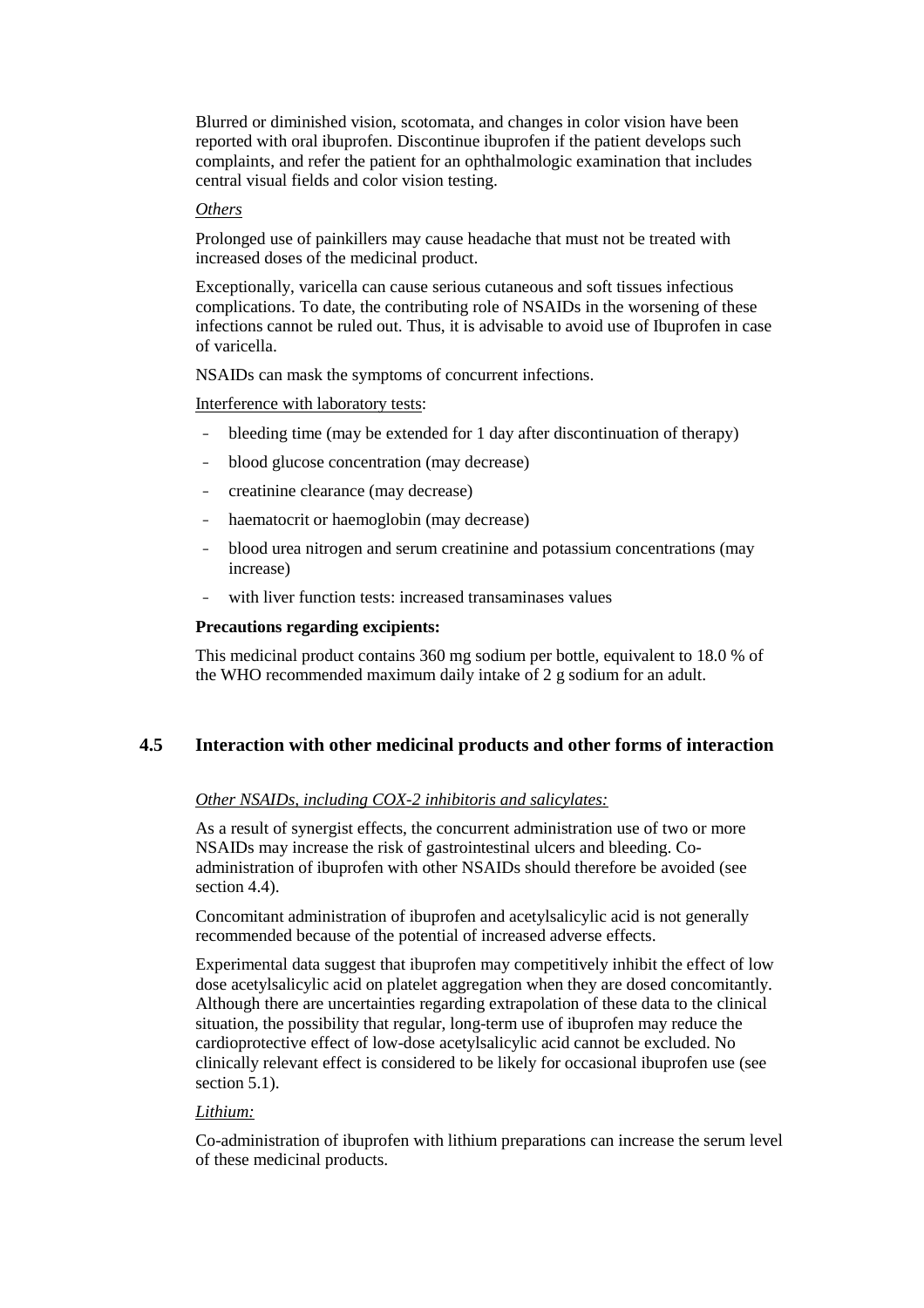Checking the serum lithium level is necessary.

## *Cardiac glycosides (Digoxin):*

NSAIDs may exacerbate cardiac failure, reduce glomerular filtration rate and increase plasma levels of cardiac glycosides. Monitoring of serum digoxin is recommended.

#### *Phenytoin:*

Plasmatic levels of phenytoin may be increased in the concomitant treatment with ibuprofen and therefore the risk of toxicity may increase.

## *Antihypertensive (Diuretics, ACE inhibitors, betareceptor blocking medicines and angiotensin-II antagonists:*

Diuretics and ACE-inhibitors may increase the nephrotoxicity of NSAIDs. NSAIDs can reduce the effect of diuretics and other antihypertensive drugs, including ACEinhibitors and beta-blockers. In patients with reduced kidney function (e.g. dehydrated patients or elderly patients with reduced kidney function) the concomitant use of an ACE inhibitor and angiotensin-II antagonists with a cyclo-oxygenaseinhibiting medicinal product can lead to further impairment of kidney function, and through to acute renal failure. This is usually reversible. Such combinations should therefore only be used with caution, especially in elderly patients. Patients have to be instructed to drink sufficient liquid. Renal function should be measured after the start of concomitant therapy, and periodically thereafter.

The concomitant administration of ibuprofen and ACE-inhibitors may lead to hyperkalaemia.

## *Potassium sparing diuretics*

Concomitant use may cause hyperkalemia (check of serum potassium is recommended).

#### *Captopril*

Experimental studies indicate that ibuprofen counteracts the effect of captopril of increased sodium excretion.

#### *Corticosteroids:*

Increased risk of gastrointestinal ulceration or bleeding (see section 4.4).

## *Anti-platelet agents (e.g. clopidogrel and tioclopidine) and selective serotonin reuptake inhibitors (SSRIs):*

Increased risk of gastrointestinal bleeding (see section 4.4). NSAIDs should not be combined with ticlopidine due to the risk of an additive effect in the inhibition of platelet function.

#### *Methotrexate:*

NSAIDs inhibit the tubular secretion of methotrexate and certain metabolic interactions may occur resulting in decreased clearance of methotrexate. The administration of ibuprofen within 24 hours before or after administration of methotrexate may lead to an elevated concentrations of methotrexate and an increase in its toxic effect. Therefore, concomitant use of NSAIDs and high doses of methotrexate should be avoided. Also, the potential risk of interactions in low dose treatment with methotrexate should be considered, especially in patients with impaired renal function. In combined treatment, renal function should be monitored.

#### *Ciclosporin:*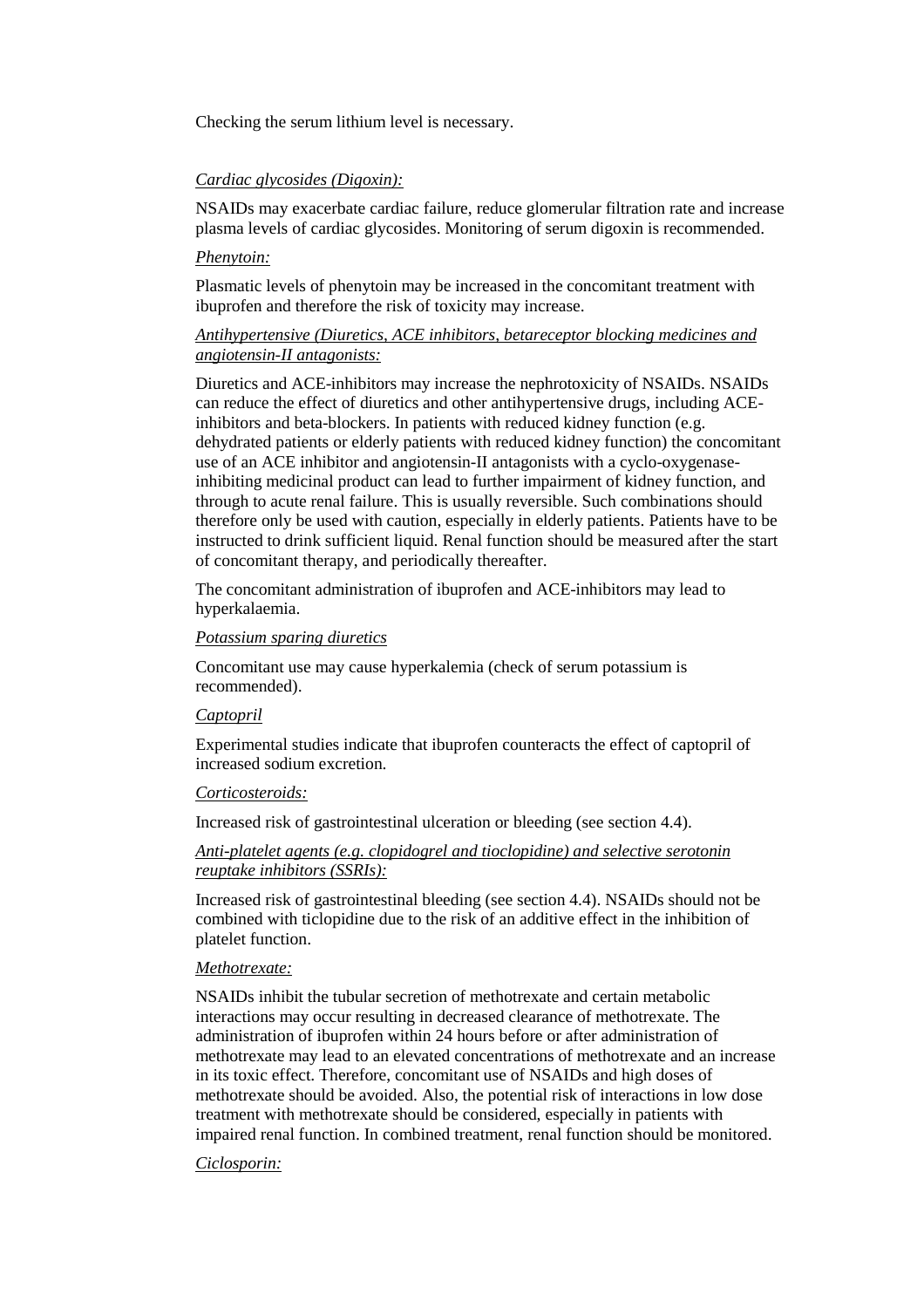The risk of a kidney-damage by ciclosporin is increased by the concomitant administration of certain non-steroidal anti-inflammatory drugs. This effect cannot be ruled out for a combination of ciclosporin and ibuprofen either.

#### *Anti-coagulants:*

NSAIDs may enhance the effect of anti-coagulants, such as warfarin (see section 4.4). In case of simultaneous treatment, monitoring of the coagulation state is recommeded.

#### *Sulphonylureas:*

NSAIDs can increase the hypoglycemic effect of sulphonylureas. In the case of simultaneous treatment, monitoring of blood lucose levels is recommeded.

#### *Tacrolimus:*

Elevated risk of nephrotoxicity.

#### *Zidovudine:*

There is evidence of an increased risk of haemarthrosis and haematomas in HIV positive haemophilia patients receiving concurrent treatment with zidovudine and ibuprofen. There may be an increased risk of haematoxicity during concomitant use of zidovudine and NSAIDs. Blood counts 1-2 weeks after starting use together are recommended.

#### *Probenecid and sulfinpyrazone*:

Medicinal products that contain probenecid or sulfinpyrazone may delay the excretion of ibuprofen.

#### *Quinolone antibiotics:*

Animal data indicate that NSAIDs can increase the risk of convulsions associated with quinolone antibiotics. Patients taking NSAIDs and quinolones may have an increased risk of developing convulsions.

## *CYP2C9 Inhibitors:*

Concomitant administration of ibuprofen with CYP2C9 inhibitors may increase the exposure to ibuprofen (CYP2C9 substrate). In a study with voriconazole and fluconazole (CYP2C9 inhibitors), an increased  $S(+)$ -ibuprofen exposure by approximately 80 to 100% has been shown. Reduction of the ibuprofen dose should be considered when potent CYP2C9 inhibitors are administered concomitantly, particularly when high-dose ibuprofen is administered with either voriconazole or fluconazole.

#### *Mifepristone:*

If NSAIDs are used within 8-12 days after the mifepristone administration, they may decrease the effect of mifepristone.

## *Alcohol*

The use of ibuprofen in individuals with chronic alcohol consumption (14-20 drinks/week or more) should be avoided due to increased risk of significant GI adverse effects, including bleeding.

#### *Aminoglycosides:*

NSAIDs may decrease the excretion of aminoglycosides and increase their toxicity.

#### *Herbal extracts:*

Ginkgo biloba may potentiate the risk of bleeding with NSAIDs.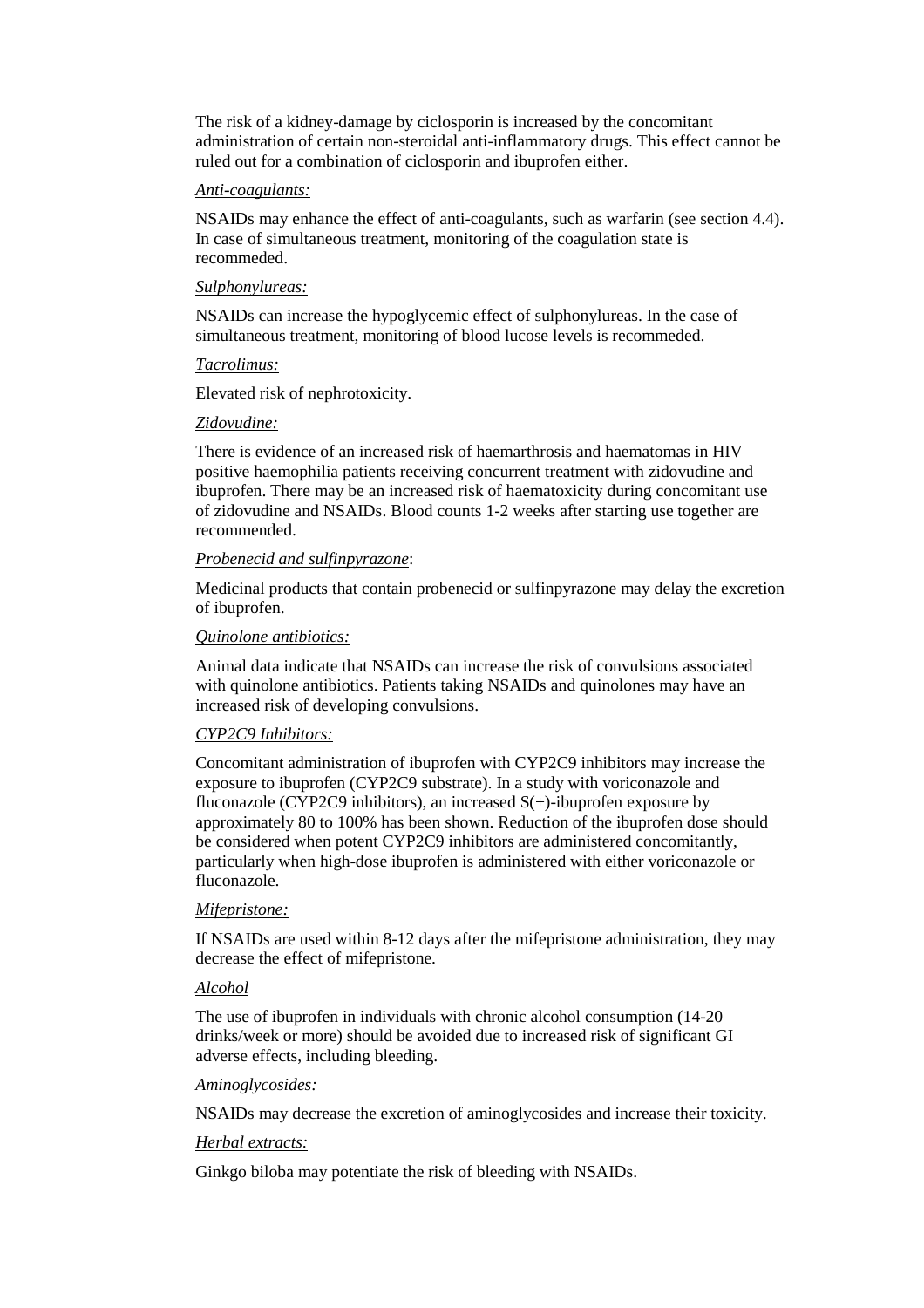# **4.6 Fertility, pregnancy and lactation**

## *Pregnancy*:

Inhibition of prostaglandin synthesis may adversely affect the pregnancy and/or the embryo/foetal development. Data from epidemiological studies suggest an increased risk of miscarriage and of cardiac malformation and gastroschisis after use of a prostaglandin synthesis inhibitor in early pregnancy. The absolute risk for cardiovascular malformation was increased from less than 1%, up to approximately 1.5%. The risk is believed to increase with dose and duration of therapy.

In animals, administration of a prostaglandin synthesis inhibitor has been shown to result in increased pre- and post-implantation loss and embryo-foetal lethality. In addition, increased incidences of various malformations, including cardiovascular, have been reported in animals given a prostaglandin synthesis inhibitor during the organogenetic period (Section 5.3).

During the first and second trimester of pregnancy, ibuprofen should not be given unless clearly necessary. If ibuprofen is used by a woman attempting to conceive or during the first and second trimester of pregnancy, the dose should be kept as low and duration of treatment as short as possible.

During the third trimester of pregnancy, all prostaglandin synthesis inhibitors:

- may expose the foetus to:

- cardiopulmonary toxicity (with premature closure of the ductus arteriosus and pulmonary hypertension);
- renal dysfunction, which may progress to renal failure with oligohydramniosis;
	- may expose the mother and the neonate, at the end of the pregnancy, to:
- possible prolongation of bleeding time, an anti-aggregating effect which may occur even at very low doses;
- inhibition of uterine contractions resulting in delayed or prolonged labour.

Consequently, ibuprofen use is contraindicated during the third trimester of pregnancy (See section 4.3).

## *Breast-feeding*

Ibuprofen and its metabolities can pass in low concentrations into the breast milk. No harmful effects to infants are known to date, so for short-term treatment with lower doses interruption of breast-feeding would generally not be necessary, however it is recommended to interrupt breast feeding when using higher doses than 1200 mg daily or longer periods due to the potential to inhibit prostaglandin synthesis in the neonate.

## *Fertility*:

The use of ibuprofen may impair female fertility and is not recommended in women attempting to conceive. In women who have difficulties conceiving or who are undergoing investigation of infertility, withdrawal of ibuprofen should be considered.

# **4.7 Effects on ability to drive and use machines**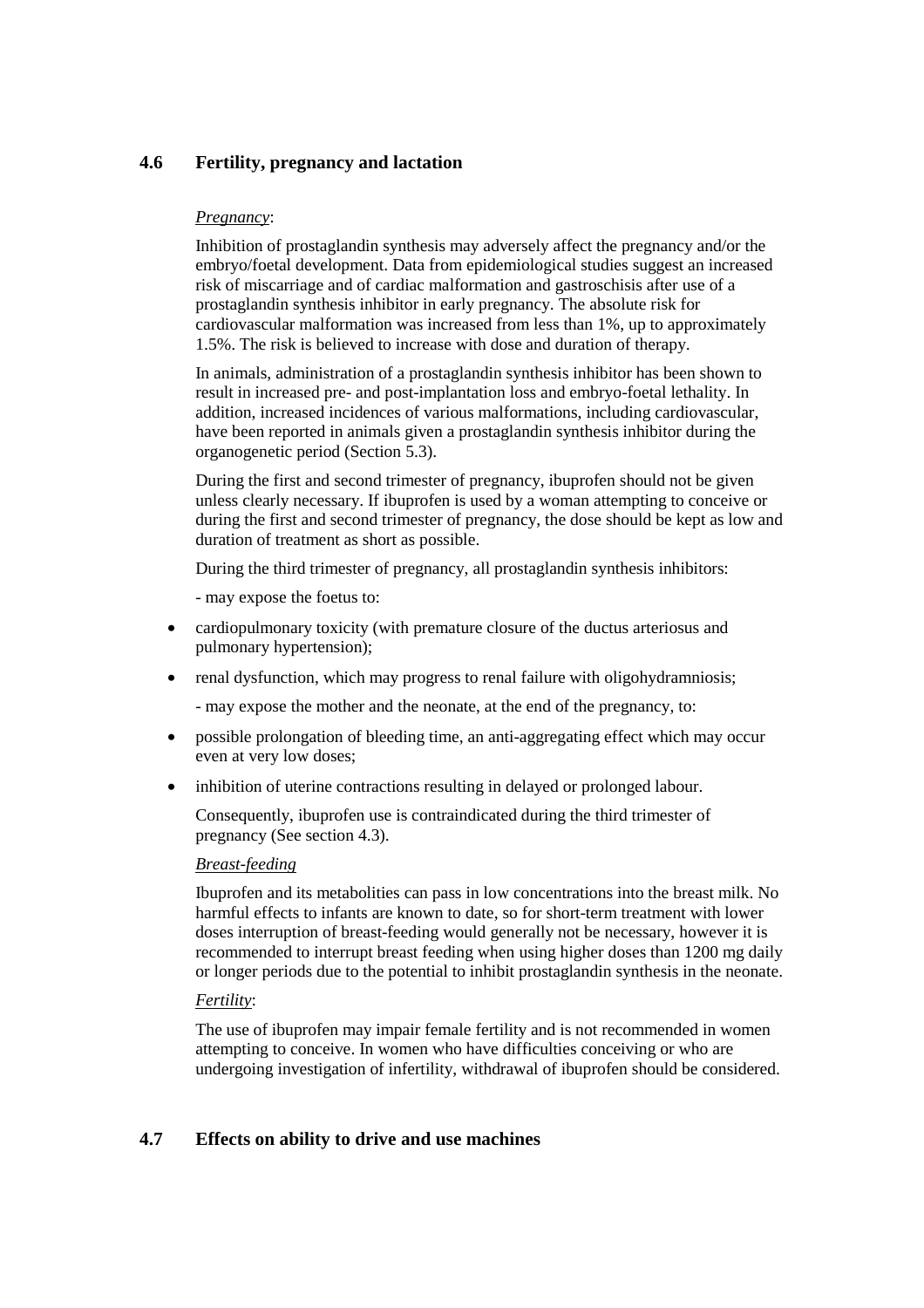In single or short-term use, no precautions are necessary. However, the occurrence of relevant side effects such as fatigue and vertigo can impair reactivity, and the ability to drive a vehicle and/or use machines may be reduced. This particularly applies when combined with alcohol.

# **4.8 Undesirable effects**

The following frequencies are taken as a basis when evaluating undesirable effects:

Very common:  $> 1/10$ Common: ≥1/100 to< 1/10 Uncommon: ≥1/1,000 to< 1/100 Rare: ≥1/10,000 to< 1/1,000 Very rare: <1/10,000

Not known: frequency cannot be estimated from the available data

The most commonly observed adverse events are gastrointestinal in nature. Peptic ulcers, GI perforation or bleeding, sometimes fatal, may occur particularly in the elderly (see section 4.4). Nausea, vomiting, diarrhoea, flatulence, constipation, dyspepsia, abdominal pain, melaena, haematemesis, ulcerative stomatitis, exacerbation of colitis and Crohn's disease (see section 4.4) have been reported following administration. Less frequently, gastritis has been observed. Particularly the risk of gastrointestinal bleeding occurring is dependent on the dose range and the duration of use.

Very rarely have been reported severe hypersensitivity reactions (including infusion site reactions, anaphylactic shock) and serious cutaneous adverse reactions such as bullous reactions including Stevens-Johnson syndrome and toxic epidermal necrolysis (Lyell's syndrome), erythema multiforme and alopecia.

Exacerbation of infection-related inflammations (e.g. development necrotising fasciitis) coinciding with the use of non-steroidal anti-inflammatory drugs has been described. This is possibly associated with the mechanism of action of the non-steroidal antiinflammatory drugs.

Photosensitivity, allergic vasculitis and, in exceptional cases, severe skin infections and soft-tissue complications may occur during a varicella infection (see section 4.4).

Oedema, hypertension and cardiac failure have been reported in association with NSAID treatment.

Clinical studies suggest that use of ibuprofen, particularly at a high dose (2400 mg/day) may be associated with a small increased risk of arterial thrombotic events (for example myocardial infarction or stroke) (see section 4.4).

| Infections and<br>infestations             | Very rare | Exacerbation of infection-related inflammations (e.g. development<br>necrotising fasciitis) coinciding with the use of non-steroidal anti-<br>inflammatory drugs has been described. This is possibly associated<br>with the mechanism of action of the non-steroidal anti-inflammatory<br>drugs. |
|--------------------------------------------|-----------|---------------------------------------------------------------------------------------------------------------------------------------------------------------------------------------------------------------------------------------------------------------------------------------------------|
| Blood and<br>lymphatic system<br>disorders | Very rare | Disturbances to blood formation (anaemia, agranulocytosis,<br>leucopenia, thrombocytopenia, and pancytopenia,). First symptoms<br>are: fever, sore throat, superficial mouth wounds, influenza-like<br>complaints, severe lassitude, nosebleeds and skin bleeding.                                |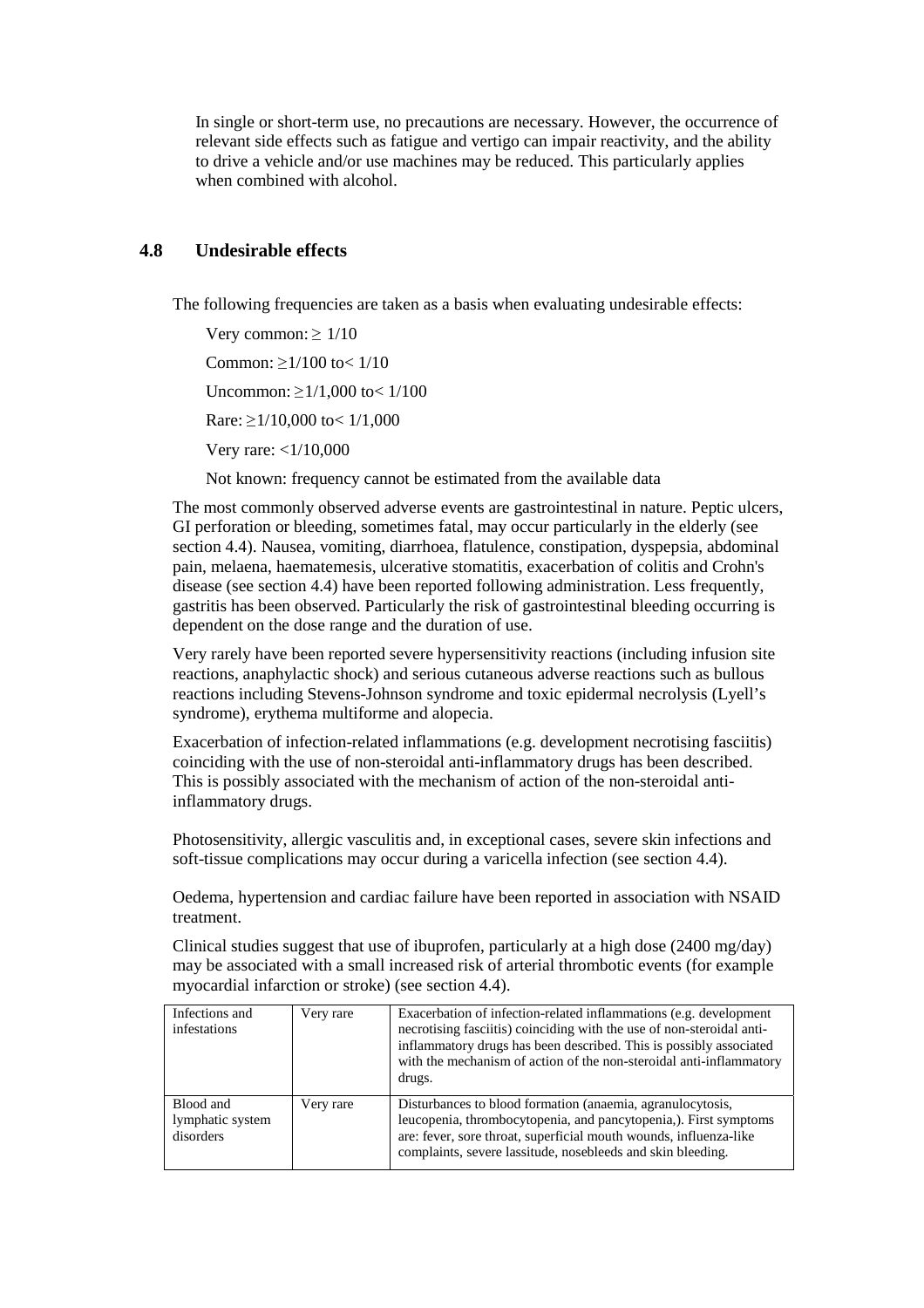| Immune system<br>disorders                               | Uncommon    | Hypersensitivity reactions with skin rashes and itching, as well as<br>asthma attacks (possibly with drop in blood pressure)                                                                                                                                  |
|----------------------------------------------------------|-------------|---------------------------------------------------------------------------------------------------------------------------------------------------------------------------------------------------------------------------------------------------------------|
|                                                          | Very rare   | Systemic lupus erythematosus, severe hypersensitivity reactions,<br>face-oedema, swelling of the tongue, swelling of the internal larynx<br>with constriction of the airways, difficulty breathing, palpitations,<br>hypotension and life-threatening shock). |
| Psychiatric<br>disorders                                 | Uncommon    | Anxiety, restlessness                                                                                                                                                                                                                                         |
|                                                          | Rare        | Psychotic reactions, nervousness, irritability, confusion or<br>disorientation and depression                                                                                                                                                                 |
| Nervous System<br>disorders                              | Very common | Fatigue or sleeplessness, headache, dizziness                                                                                                                                                                                                                 |
|                                                          | Uncommon    | Insomnia, agitation, irritability or tiredness                                                                                                                                                                                                                |
|                                                          | Very rare   | Aseptic meningitis (stiff neck, headache, nausea, vomiting, fever or<br>confusion).                                                                                                                                                                           |
|                                                          |             | Patients with autoimmune disorders (SLE, mixed connective-tissue<br>disease) appear to be predisposed.                                                                                                                                                        |
| Eye disorders                                            | Uncommon    | Visual disturbances                                                                                                                                                                                                                                           |
|                                                          | Rare        | Reversible toxic amblyopia                                                                                                                                                                                                                                    |
| Ear and labyrinth<br>disorders                           | Common      | Vertigo                                                                                                                                                                                                                                                       |
|                                                          | Uncommon    | Tinnitus                                                                                                                                                                                                                                                      |
|                                                          | Rare        | Hearing disorders                                                                                                                                                                                                                                             |
| Cardiac disorders                                        | Very rare   | Palpitations, heart failure, myocardial infarction                                                                                                                                                                                                            |
| Vascular disorders                                       | Very rare   | Arterial hypertension                                                                                                                                                                                                                                         |
| Respiratory,<br>thoracic and<br>mediastinal<br>disorders | Very rare   | Asthma, bronchospasm, dyspnoea and wheezing                                                                                                                                                                                                                   |
| Gastrointestinal<br>disorders                            | Very common | Pyrosis, abdominal pain, nausea, vomiting, flatulence, diarrhoea,<br>constipation and slight gastro-intestinal blood losses that may cause<br>anaemia in exceptional cases                                                                                    |
|                                                          | Common      | Gastrointestinal ulcers, potentially with bleeding and perforation.<br>Ulcerative stomatitis, exacerbation of colitis and Crohn's disease                                                                                                                     |
|                                                          | Uncommon    | Gastritis                                                                                                                                                                                                                                                     |
|                                                          | Rare        | Esophageal stenosis, exacerbation of diverticular disease, unspecific<br>haemorrhagic colitis.                                                                                                                                                                |
|                                                          |             | If gastrointestinal bleeding occurs could cause anemia and<br>haematemesis                                                                                                                                                                                    |
|                                                          | Very rare   | Oesophagitis, pancreatitis, formation of intestinal, diaphragm-like<br>strictures                                                                                                                                                                             |
| Hepatobiliary<br>disorders                               | Rare        | Jaundice, hepatic dysfunction, hepatic damage, particularly in long-<br>term therapy, acute hepatitis                                                                                                                                                         |
|                                                          | Not known   | Hepatic insufficiency                                                                                                                                                                                                                                         |
| Skin and<br>subcutaneous tissue<br>disorders             | Common      | Skin eruption                                                                                                                                                                                                                                                 |
|                                                          | Uncommon    | Urticaria, pruritus, purpura (including allergic purpura), skin rash                                                                                                                                                                                          |
|                                                          | Very Rare   | Bullous reactions including Stevens-Johnson syndrome and toxic<br>epidermal necrolysis (Lyell's syndrome), erythema multiforme                                                                                                                                |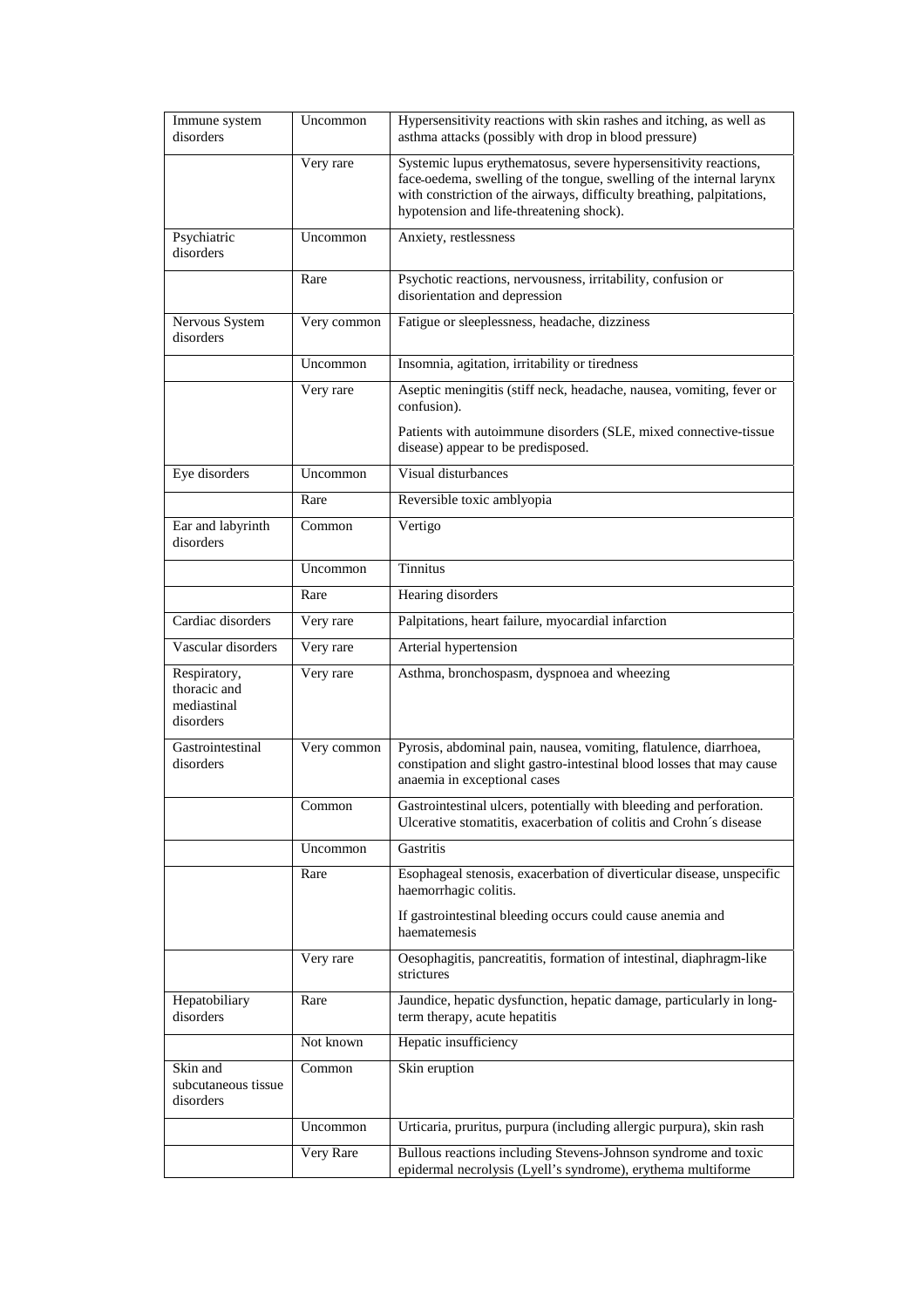|                                                            |           | alopecia.                                                                                                                                                                                                                                 |
|------------------------------------------------------------|-----------|-------------------------------------------------------------------------------------------------------------------------------------------------------------------------------------------------------------------------------------------|
|                                                            |           | Photosensitivity reactions and allergic vasculitis. In exceptional<br>cases, severe skin infections and soft-tissue complications in<br>varicella infection (see also "Infections and infestations").                                     |
|                                                            | Not known | Drug reaction with eosinophilia and systemic symptoms (DRESS)<br>syndrome), acute generalised exanthematous pustulosis (AGEP)                                                                                                             |
| Musculoskeletal<br>and connective<br>tissue disorders      | Rare      | Stiff neck                                                                                                                                                                                                                                |
| Renal and urinary<br>disorders                             | Uncommon  | Reduced urinary excretion and formation of oedemas, particularly in<br>patients with arterial hypertension or renal insufficiency, nephrotic<br>syndrome, interstitial nephritis that may be accompanied by acute<br>renal insufficiency. |
|                                                            | Rare      | Renal tissue damage (papillary necrosis), particularly in long-term<br>therapy, increased serum uric acid concentration in the blood                                                                                                      |
| General disorders<br>and administration<br>site conditions | Common    | Pain and burning sensation in the administration site                                                                                                                                                                                     |
|                                                            | Not known | Site of injection reactions such as swelling, haematoma or bleeding.                                                                                                                                                                      |

Reporting of suspected adverse reactions

Reporting suspected adverse reactions after authorisation of the medicinal product is important. It allows continued monitoring of the benefit/risk balance of the medicinal product. Healthcare professionals are asked to report any suspected adverse reactions via the Yellow Card Scheme at www.mhra.gov.uk/yellowcard.

# **4.9 Overdose**

## *Symptoms*

Central nervous system disturbances include headache, tinnitus, dizziness, lightheadedness, unconsciousness and ataxia, as well as abdominal pain, nausea and vomiting, may occur as symptoms of an overdose. In addition, gastrointestinal bleeding, as well as functional disturbances of the liver and kidneys, is possible. There may furthermore be hypotension, respiratory depression and cyanosis.

In serious poisoning, metabolic acidosis may occur.

#### *Treatment*

Treatment is symptomatic and there is no specific antidote. The therapeutic possibilities for treatment of intoxication are dictated by the extent, level and clinical symptoms according to the common intensive care practices.

# **5 PHARMACOLOGICAL PROPERTIES**

# **5.1 Pharmacodynamic properties**

Pharmacotherapeutic group: *Anti-inflammatory and antirheumatic products, nonsteroids. Propionic acid derivatives. Ibuprofen*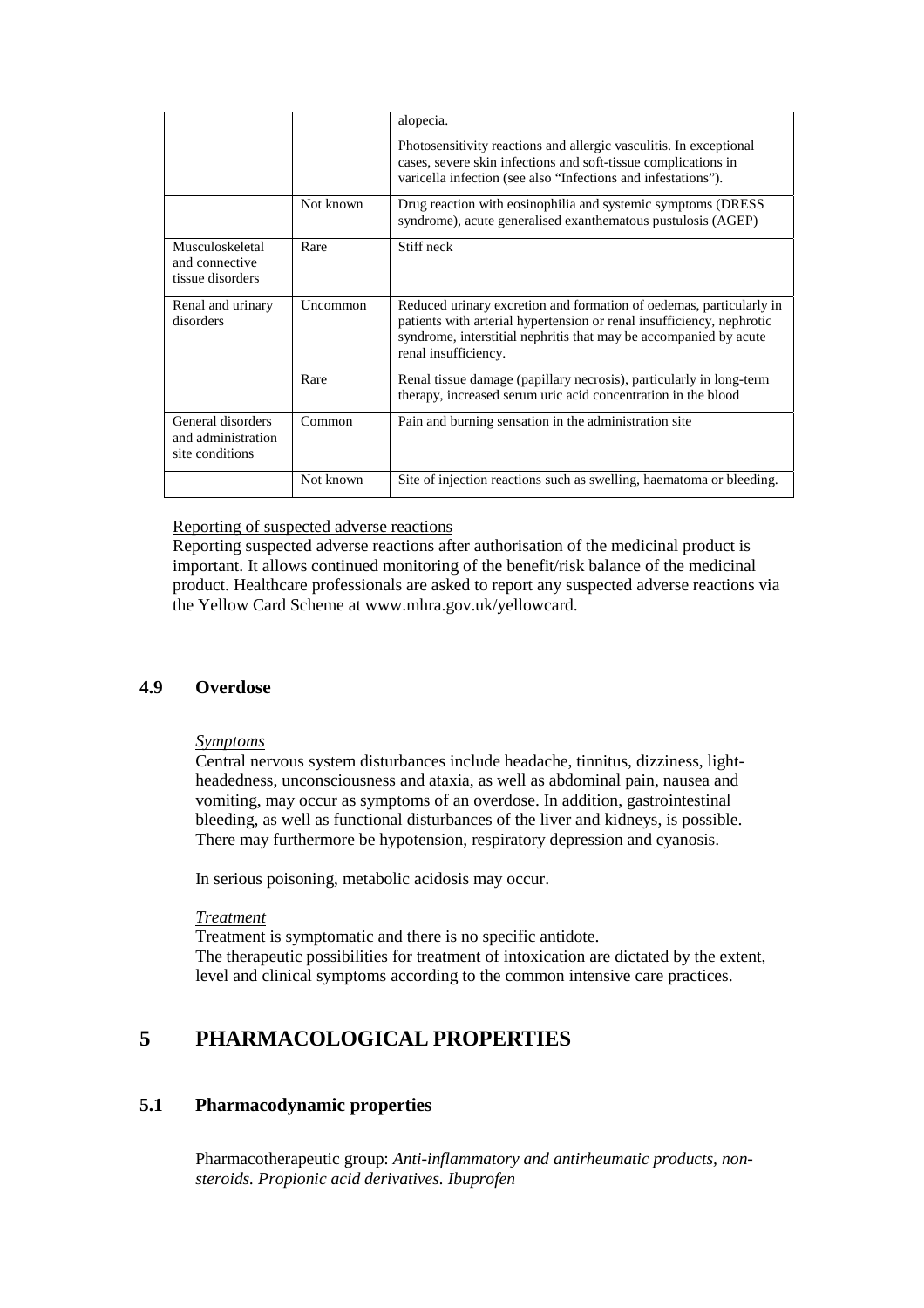#### ATC code: *M01AE01*

Ibuprofen is a non-steroidal anti-inflammatory drug that, in conventional animalexperiment inflammation models, has proven to be effective, probably through prostaglandin synthesis inhibition. In humans, ibuprofen has an antipyretic effect, reduces inflammatory-related pain and swelling. Furthermore, ibuprofen reversibly inhibits ADP- and collagen-induced platelet aggregation.

Experimental data suggest that ibuprofen may competitively inhibit the effect of low dose acetylsalicylic acid on platelet aggregation when they are dosed concomitantly. Some pharmacodynamic studies show that when single doses of ibuprofen 400 mg were taken within 8 h before or within 30 min after immediate release acetylsalicylic acid dosing (81 mg), a decreased effect of acetylsalicylic acid on the formation of thromboxane or platelet aggregation occurred. Although there are uncertainties regarding extrapolation of these data to the clinical situation, the possibility that regular, long-term use of ibuprofen may reduce the cardioprotective effect of lowdose acetylsalicylic acid cannot be excluded. No clinically relevant effect is considered to be likely for occasional ibuprofen use (see section 4.5).

# **5.2 Pharmacokinetic properties**

#### Absorption

Ibuprofen is administered intravenously, therefore there is no absorption process and bioavailability of ibuprofen is total.

After intravenous administration of ibuprofen in humans, the maximum concentration (Cmax) of S- enantiomer (active) and R-enantiomer is reached at approximately 40 minutes, with a rate of infusion of 30 minutes.

#### Distribution

The estimated volume of distribution is 0.11 to 0.21 L / kg.

Ibuprofen is extensively bound to plasma proteins, primarily albumin.

## Biotransformation

Ibuprofen is metabolised in the liver into two inactive metabolites, and these together with unmetabolized ibuprofen, are excreted by the kidney either as such or as conjugates.

After one oral application, ibuprofen is already partly absorbed in the stomach and then completely in the small intestine. Following hepatic metabolisation (hydroxylation, carboxylation), the pharmacologically inactive metabolites are completely eliminated, mainly renally (90 %), but also with the bile.

#### Elimination

Excretion by the kidney is rapid and complete. The elimination half-life is about 2 hours.

#### Linearity / non-linearity

Ibuprofen shows linearity in the area under the curve of plasma concentration-time after a single administration of ibuprofen (in a range of 200 to 800 mg).

Pharmacokinetic / pharmacodynamic relationship(s)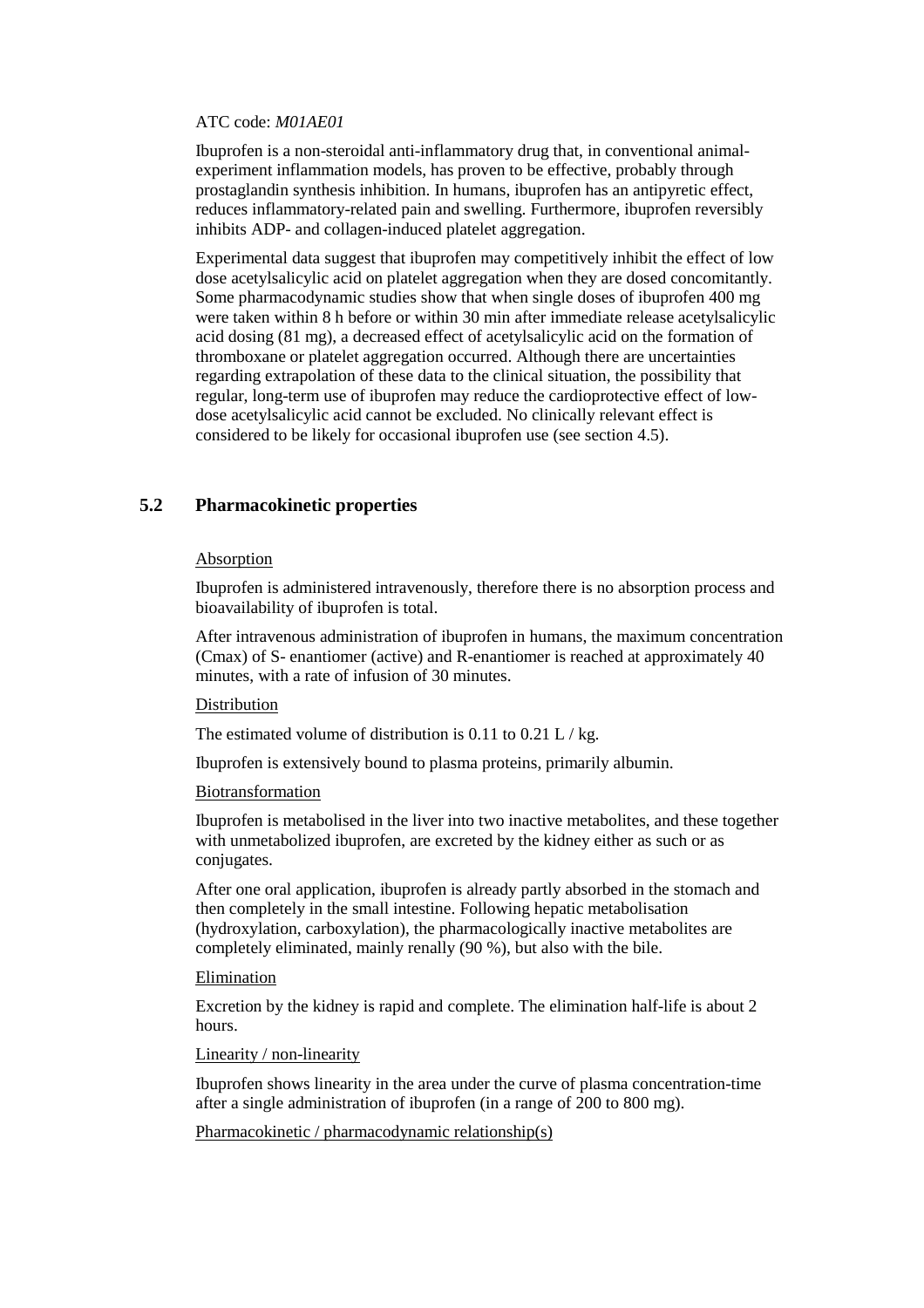There is a correlation between plasma levels of ibuprofen, its pharmacodynamic properties and overall safety profile. Ibuprofen pharmacokinetics is stereoselective after intravenous and oral administration.

The mechanism of action and pharmacology of intravenous ibuprofen do not differ of mechanism oral ibuprofen.

#### *Renal impairment*

For patients with mild renal impairment; increased unbound (S)-ibuprofen, higher AUC values for (S)-ibuprofen and increased enantiomeric AUC (S/R) ratios have been reported compared with healthy controls.

In end-stage renal disease patients receiving dialysis the mean free fraction of ibuprofen was about 3% compared with about 1% in healthy volunteers. Severe impairment of renal function may result in accumulation of ibuprofen metabolites. The significance of this effect is unknown. The metabolites can be removed by haemodialysis (see sections 4.3 and 4.4).

#### *Hepatic impairment*

In cirrhotic patients with moderate hepatic impairment (Child Pugh's score 6-10) treated with racemic ibuprofen an average 2-fold prolongation of the half-life was observed and the enantiomeric AUC ratio (S/R) was significantly lower compared to healthy controls, suggesting an impairment of metabolic inversion of (R)-ibuprofen to the active (S)-enantiomer (see sections 4.3 and 4.4).

## **5.3 Preclinical safety data**

The subchronic and chronic toxicity of ibuprofen in animal trials showed up mainly in the form of lesions and ulcers in the gastrointestinal tract. In vitro and in vivo studies gave no clinically relevant evidence of the mutagenic potential of ibuprofen. In studies in rats and mice no evidence of carcinogenic effects of ibuprofen was found.

Ibuprofen led to an inhibition of ovulation in rabbits and impaired implantation in various animal species (rabbit, rat, mouse). Experimental studies in rats and rabbits have shown that ibuprofen crosses the placenta. Following the administration of maternotoxic doses, an increased incidence of malformations (ventricular septal defects) occurred in the offspring of rats.

# **6 PHARMACEUTICAL PARTICULARS**

## **6.1 List of excipients**

L-arginine Sodium chloride Hydrochloric acid (for pH adjustment)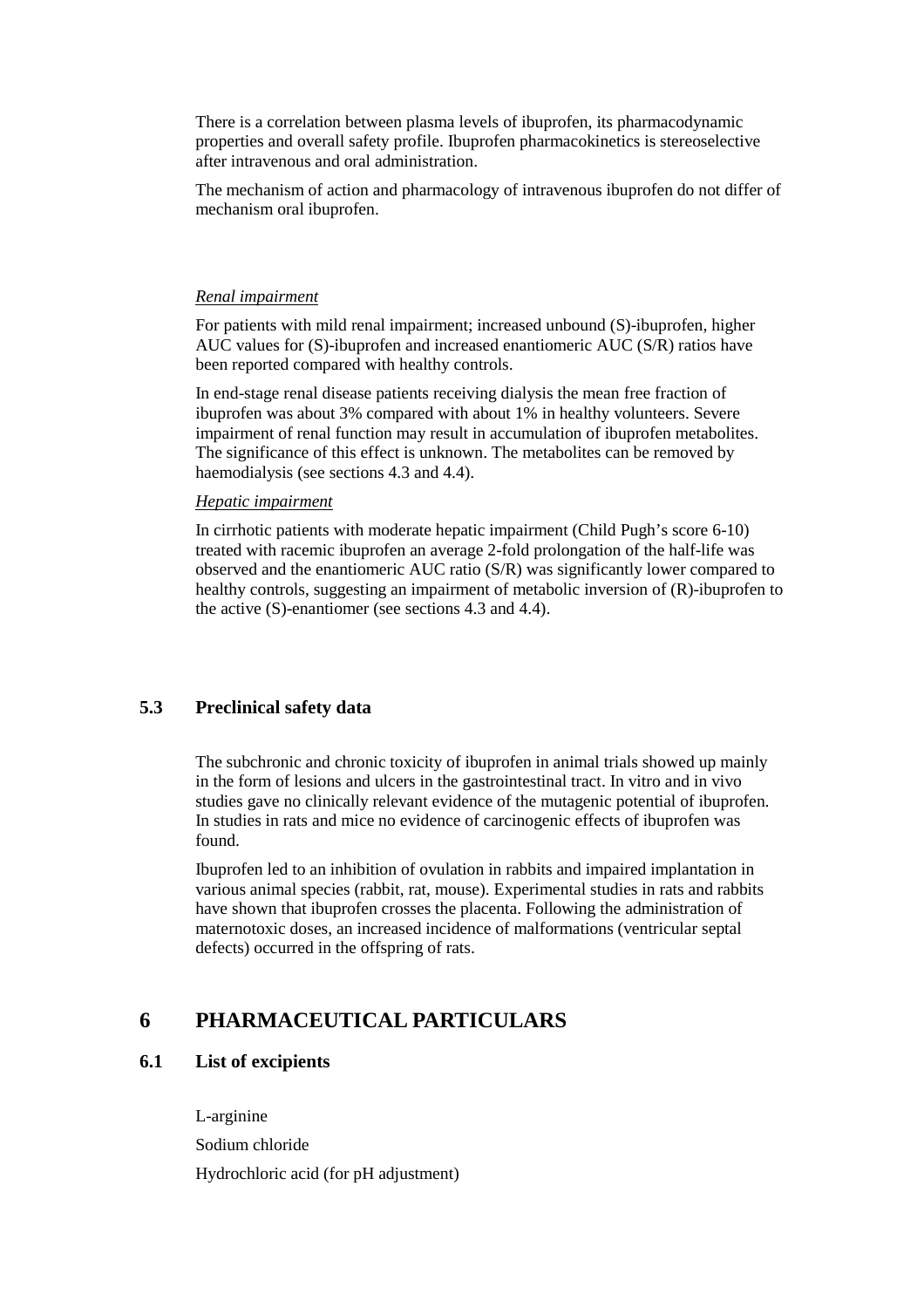Sodium hydroxide (for pH adjustment)

Water for injections

# **6.2 Incompatibilities**

In the absence of compatibility studies, this medicinal product must not be mixed with other medicinal products.

# **6.3 Shelf life**

3 years.

From a microbiological point of view, the product should be used immediately after opening.

# **6.4 Special precautions for storage**

This medicinal product does not require any special storage conditions.

For storage conditions after first opening of the medicinal product, see section 6.3.

# **6.5 Nature and contents of container**

The primary packaging of Ibuprofen is a 100 ml LDPE container with Twincap in packs of 10 bottles and 20 bottles of 100 ml.

Not all packsizes may be marketed.

# **6.6 Special precautions for disposal**

Ibuprofen is indicated for use as single dose, any unused solution should be discarded. Before administration, the solution should be visually inspected to ensure it is clear and colorless. It should not be used if any particulate matter is observed.

Any unused medicinal product or waste material should be disposed of in accordance with local requirements.

# **7 MARKETING AUTHORISATION HOLDER**

B. Braun Melsungen AG

Carl-Braun-Straße 1